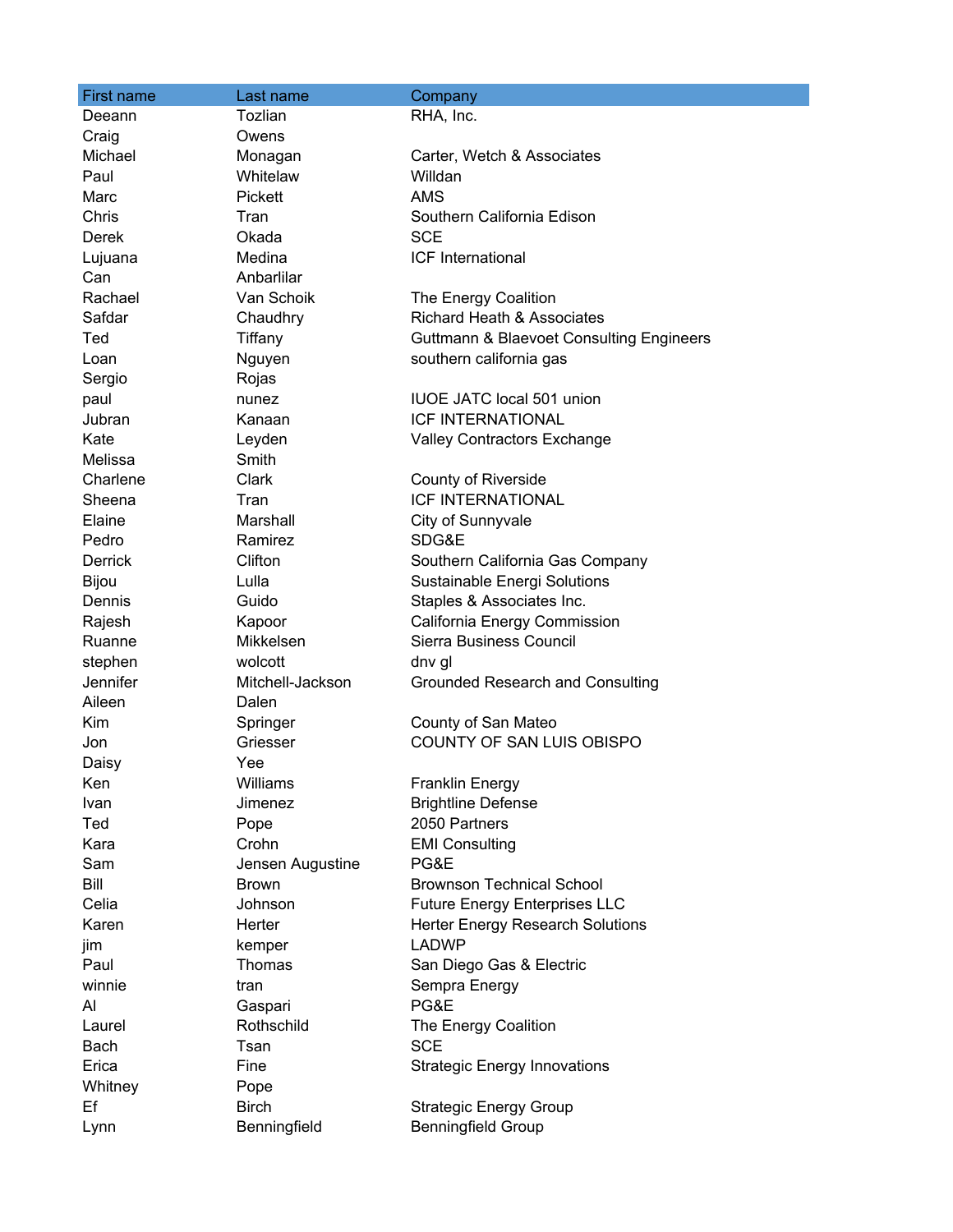| Richard         | Schorske       | <b>ZNE Alliance</b>                           |
|-----------------|----------------|-----------------------------------------------|
| Jan             | Beange         | Independent Consultant                        |
| Udi             | Merhav         | energyOrbit                                   |
| Harry           | Charalambides  | PACIFIC GAS AND ELECTRIC COMPANY              |
| Daniel          | Degu           |                                               |
| Ben             | Cooper         | SF Dept of the Environment                    |
| Michelle        | Thomas         | <b>SCE</b>                                    |
| gleidson        | ribeiro        | SEI                                           |
| <b>Nicholas</b> | Snyder         | Nicholas Snyder Consulting                    |
| Lisa            | Hannaman       | Southern California Edison                    |
| Rochelle        | Thomas         | San Joaquin Valley Clean Energy Organization  |
| Elizabeth       | Lowe           | <b>Barakat Consulting</b>                     |
| Laurel          | Lees           | County of San Diego                           |
| angela          | hacker         | <b>COUNTY OF SANTA BARBARA</b>                |
| <b>Beckie</b>   | Menten         | <b>MCE</b>                                    |
| <b>Bruce</b>    | Mast           | <b>BUILD IT GREEN</b>                         |
| Carmelita       | Miller         | Greenlining                                   |
| Carmen          | Best           | <b>CPUC</b>                                   |
| Carol           | Yin            | Yinsight, Inc.                                |
| Caroline        | Chen           | <b>StatWizards LLC</b>                        |
| Cynthia         | Mitchell       | <b>TURN</b> consultant                        |
| Darren          | Hanway         | <b>SCG</b>                                    |
| David           | Siddiqui       | Clearesult                                    |
| Meaghan         | Doran          | <b>MCE</b>                                    |
| Doreen          | Caruth         | PG&E                                          |
| Elizabeth       | <b>Baires</b>  | <b>SoCalGas</b>                               |
| George          | Odero          | Energywise Engineering & Technical Consulting |
| Jeff            | Hirsch         | James J Hirsch & Associates                   |
| Jeorge          | Tagnipes       | <b>CPUC</b>                                   |
| Justin          | LeVeque        | City of San Jose                              |
| Lara            | Ettenson       | <b>NRDC</b>                                   |
| Margie          | Gardner        | CA Energy Efficiency Industry Council         |
| Maria           | <b>Stamas</b>  | <b>NRDC</b>                                   |
| Michael         | Nguyen         | The Energy Coalition                          |
| <b>Nick</b>     | Brod           | <b>CLEAResult</b>                             |
| Robert          | <b>KASMAN</b>  | <b>PGE</b>                                    |
| Thomas          | Enslow         | ADAMS BROADWELL JOSEPH & CARDOZO              |
| Abhilasha       | Wadhwa         | CALIFORNIA ENERGY COMMISSION                  |
| Shannon         | Cheng          | PG&E                                          |
| Meghan          | Dewey          | PG&E                                          |
| Sarah           | Farell         | San Joaquin Valley Clean Energy Organization  |
| Melinda         | Martinez       | <b>SCE</b>                                    |
| Matt            | Evans          | <b>SCE</b>                                    |
| <b>Brandi</b>   | Turner         | SDG&E                                         |
| Michelle        | Costello       | SDG&E                                         |
| Rola            | Halawanji      | The Energy Coalition                          |
| Mark            | Jewell         | EEFG (DBA Selling Energy)                     |
| Renee           | Yarmy          | Port of San Diego                             |
| Jordan          | Decker         | <b>LGC</b>                                    |
| shaun           | dentice        | <b>CLEAResult Consulting Inc.</b>             |
| Elizabeth       | Oh             | CENTER FOR SUSTAINABLE ENERGY                 |
| Erin            | Malcolm-Brandt | CENTER FOR SUSTAINABLE ENERGY                 |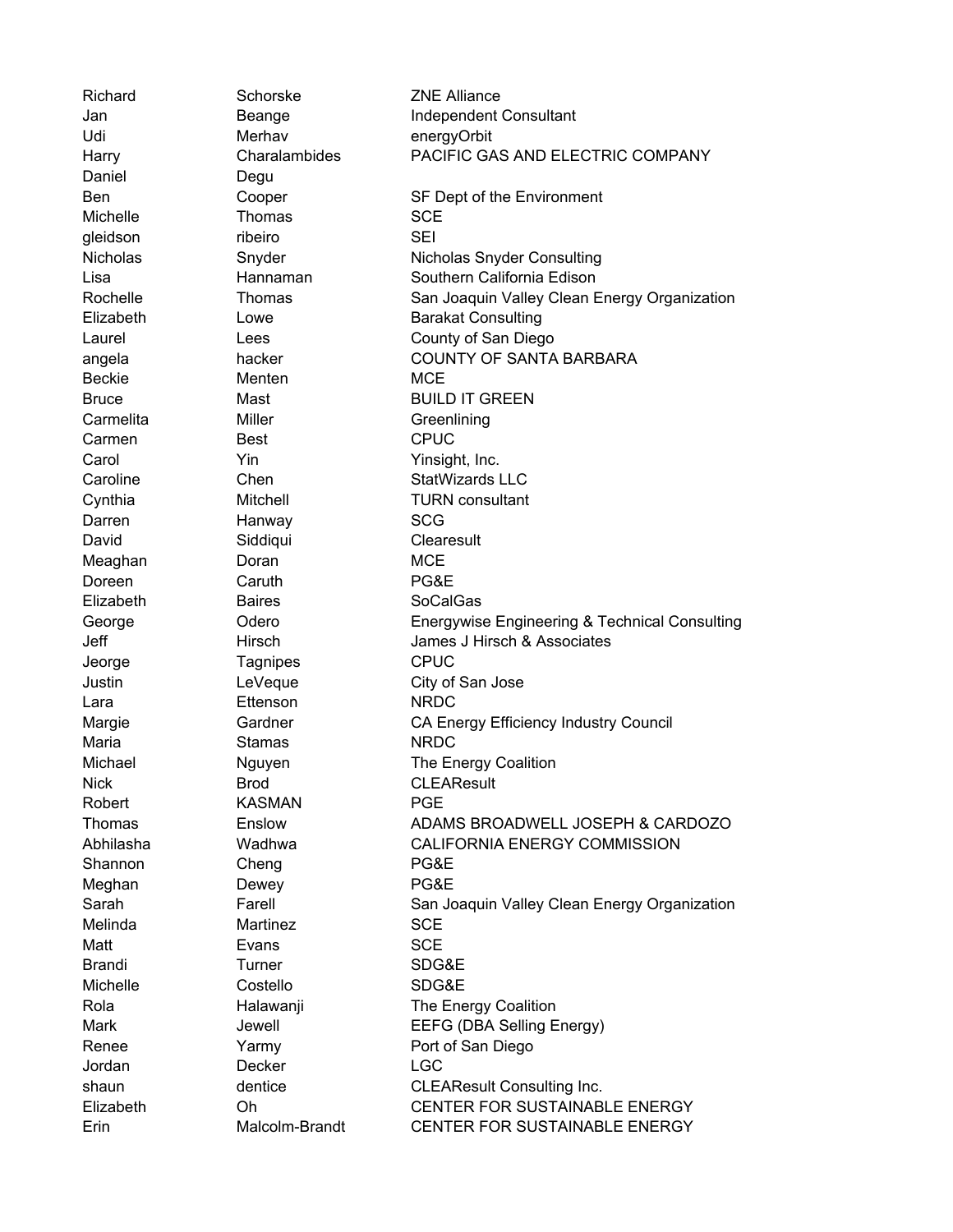Craig **Perkins** SoCalREN Nancy **Barba** BKI Richard Chien Chien BayREN Charles Eley Elev Eley Jake Huttner SCE Shea Dibble Enpowered Mark **Lowry WHPA** John Morton ConSol Kenneth Moore TEAA, Inc Dan Sperber Ron Sugimoto SoCalGas Johanna Fors Katie **Hentrich** SANDAG Milena **Usabiaga** Nexant, Inc. Andrew **Bevington PG&E** Hector **Uriarte Proteus Inc.** Dave **Intner** SCE Robert Mowris Verified Inc. Ashley Sauer Sauer SCE Kelly Hedges ICFI Mark **Ouellette** 

Mike Hodgson ConSol

Jim Caldwell California Community Colleges Amy Reardon CALIFORNIA PUBLIC UTILITIES COMMISSION Susan Freedman San Diego Association of Governments (SANDAG) Susan Davison CalCERTS, Inc. Tracy Sato City of Anaheim, Public Utilities Department Benjamin Peters Correlate Inc. Dave Hegarty DuctTesters, Inc. Elsia Galawish Galawish Consulting Associates Lou Jacobson Redwood Coast Energy Authority Doris **Abernathy** Apogee Interactive Ellen Steiner Christener Opinion Dynamics David Myers BUILD IT GREEN Stephen Miller Miller Strategic Energy Innovations Jonathon Stage Newcomb Anderson McCormick Wayne **Longdon** Creen Home Services Jim Reese California Manufacturing Technology Consulting Maurice "Hackett" Barney SOUTHERN CALIFORNIA GAS COMPANY Sharyn Barata Opinion Dynamics Jennifer Holmes EMI Consulting Christine **Baginski** Baginski ASWB Engineering Mark Cherniack MJC Consulting Michelle Vigen CA Efficiency + Demand Management Council Barbara **Hernesman** SynergyNexGen Matt Henkelmann FESS Energy, Inc. Regina Marston Plan A PR & Marketing, Inc. Corey **Grace Grace** Resource Innovations Ben Lipscomb National Comfort Institute Brad Kates Copinion Dynamics Deborah **Elliott** Elliott Napa County Brent **EnerGtech Experts**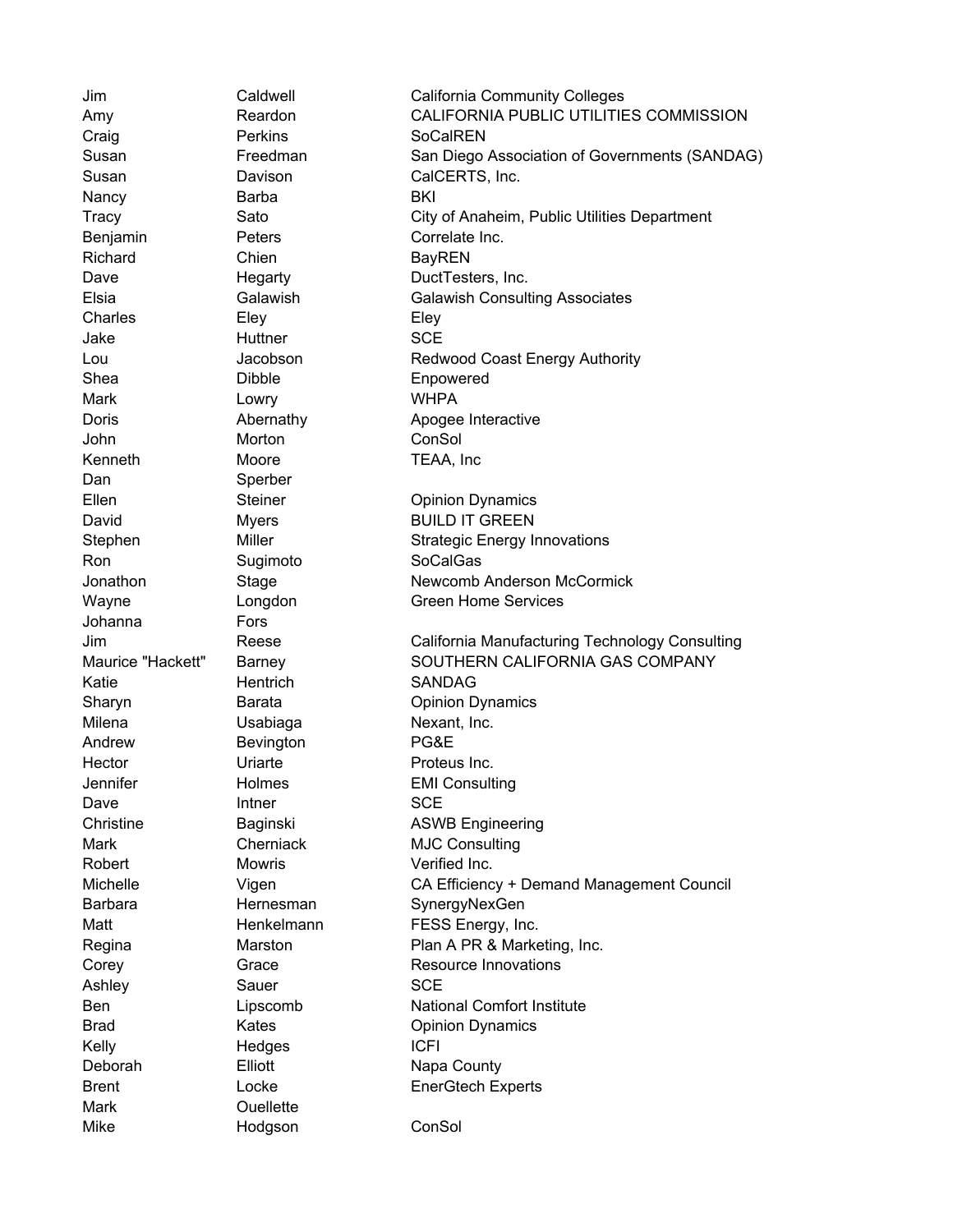Alok Singh Paul Deang Alice Liddell Kenneth Smokoska Tom Downey Meg Lester CC Co-Chairs CC Facilitator

Chris Walker CAL SMACNA Robert Brunn SCE Michael Callahan MCE Richard **Lord** Carrier Rebecca **Eaton ICF** Peter **Turnbull** PG&E Bryan Jungers E Source Lena Lopez PG&E Lola Odunlami CPUC Lloyd Kass Lime Energy Dan Suyeyasu CodeCycle Jeremy Kraft EMI Consulting Sarina Uriza Dito PG&E Michael **Tomlin** SCE Richard **Beadle NEXANT** Marissa Barrera SCE Frank Spasaro SCG Abhijeet Pande TRC Meg Waltner Arup Michelle Sim Sim SoCalGas Evelyn Lee PG&E

Sophia **Hartkopf** TRC Energy Services Narcisa **Untal** Untal County of Solano Warren Lupson Lupson & Associates LLC Grace Farwell South Bay Cities Council of Governments Joe Giarrusso BUILD IT GREEN Margaret Bruce Bruce Local Government Commission Emily Courtney Strategy Energy Innovations Ellen Zuckerman Schlegel & Associates Jane **Peters** Peters Research Into Action, Inc. Matthew Skolnik Los Angeles County Office of Sustainability Brendan **Havenar-Daughton** Pacific Gas and Electric Joseph Button Association of Monterey Bay Area Governments Don Tanaka So.Cal.Pipe District Council 16 (UA) Cori Jackson CLTC - UC Davis VALERIE KEISLER State of CA DGS Tom White **Eden Housing Inc.** Tom White White Home Energy Magazine don arambula don aramubla consulting Eric Dubin Mitsubishi Electric Cooling and Heating Kit Cole Cole Kit Cole Consulting Siva Gunda UC Davis Energy Efficiency Center Kevin **Armstrong** COUNTY OF SANTA CLARA Rachel **Kuykendall** Sonoma Clean Power